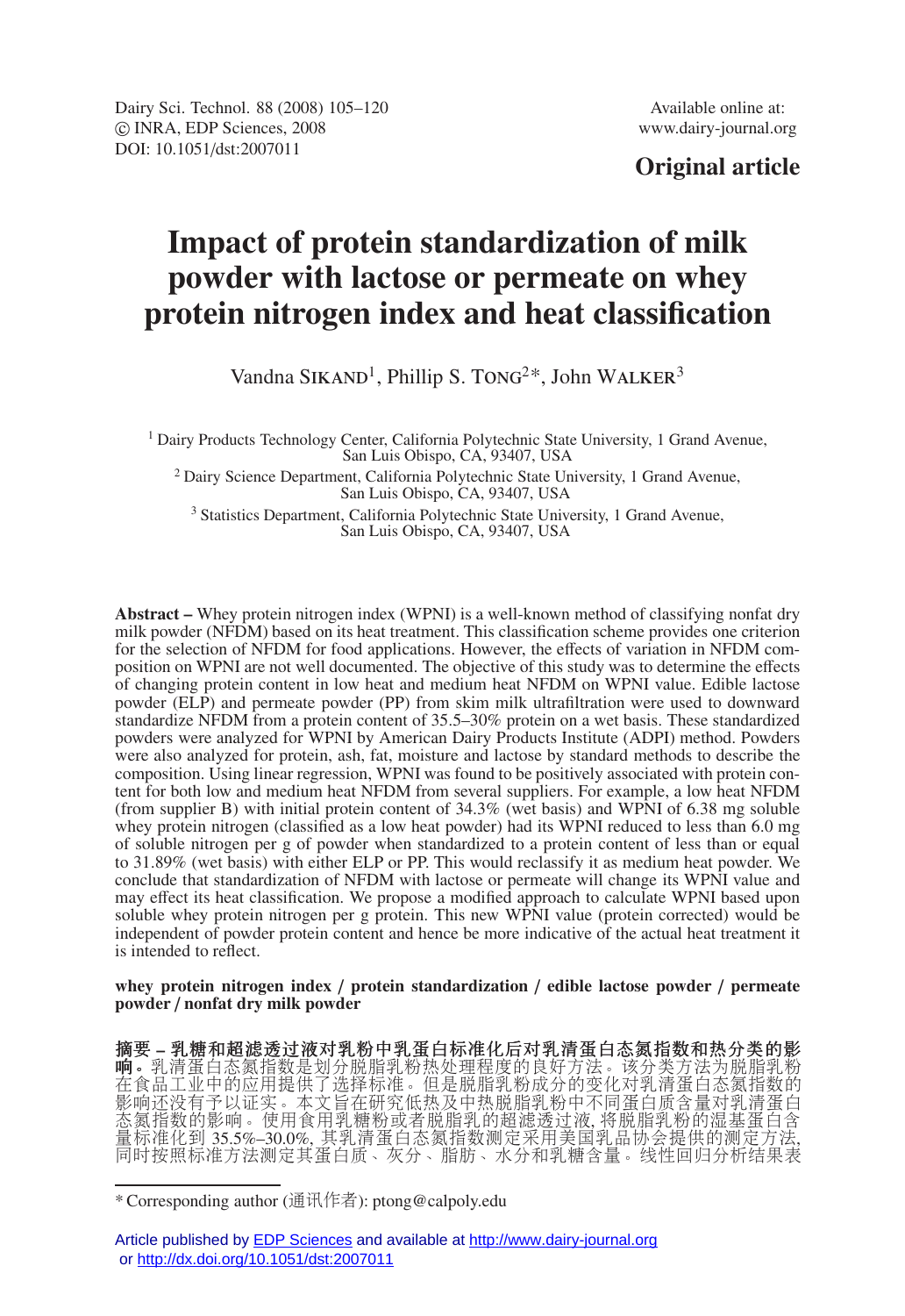明:乳清蛋白态氮指数与低热及中热脱脂乳粉 , (不同供应商提供) 的蛋白质含量均呈正相 关。例如:低热脱脂乳粉 (B供应商) 在原始蛋白含量为 34.3% (湿基) 、可溶性乳清蛋白态 氮指数为 6.38 mg 时被认为是低热乳粉, 但是当用食用乳糖粉或者超滤透过液将湿基蛋白质 含量降低至 31.89% 时, 则每克乳粉中可溶性乳清蛋白态氮的含量小于6.0 mg, 这样可能就被 归类为中热脱脂乳粉。这就表明使用乳糖或者超滤透过液进行脱脂乳的标准化可能改变其 乳清蛋白态氮指数, 并影响其热分类结果。因此, 并影响其热分类结果。因此, 建议采用每克 蛋白中可溶性乳清蛋白氮来改进乳清蛋白态氮指数的计算方法。该种方法中乳清蛋白态氮 指数 (蛋白质进行了校正) 与脱脂乳粉中的蛋白质含量无关, 因此更能反应出热处理的真实 的程度。

#### 乳清蛋白态氮指数 / 乳蛋白标准化 / 食用乳糖粉 / 超滤透过液 / 脱脂乳粉

**Résumé – Impact de la standardisation en protéines de poudre de lait avec du lactose ou du perméat sur l'indice d'azote des protéines solubles et sur sa classification thermique.** L'indice d'azote des protéines solubles (WPNI) est une méthode bien connue pour classifier les poudres de lait écrémé selon leur traitement thermique. Cette classification procure un critère pour sélectionner ces poudres pour des applications alimentaires. Cependant, les effets de leurs variations de composition sur le WPNI n'est pas bien documenté. L'objectif de cette étude était de déterminer les effets de changements de teneur en protéines dans des poudres de lait écrémé « low heat » et « medium heat » sur leur WPNI. Des poudres alimentaires de lactose ou de perméat d'ultrafiltration de lait écrémé ont été utilisées pour standardiser à la baisse la poudre de lait écrémé à partir d'une teneur en protéines de 35,5–30 % sur matière sèche. Le WPNI de ces poudres standardisées a été calculé selon la méthode de l'ADPI (American Dairy Products Institute). Les poudres ont également été analysées pour leur teneur en protéines, cendres, matière grasse, eau et lactose par les méthodes standards pour en connaître la composition. L'utilisation de la régression linéaire a permis de mettre en évidence que le WPNI est positivement associé à la teneur en protéines pour des poudres « low heat » et « medium heat » provenant de plusieurs fournisseurs. Par exemple, une poudre de lait écrémé « low heat » (fournisseur B) avec une teneur en protéines initiale de 34,3  $\%$  (sur matière sèche) et un WPNI de 6,38 mg d'azote soluble des protéines de lactosérum (classée comme poudre « low heat ») avait son WPNI réduit à moins de 6,0 mg d'azote soluble par gramme de poudre quand elle était standardisée à une teneur en protéines de moins de 31,89 % (sur matière sèche) avec de la poudre de lactose ou de perméat, ce qui pourrait la reclasser comme poudre « medium heat ». Nous pouvons conclure que la standardisation de la poudre de lait écrémé par du lactose ou du perméat change sa valeur de WPNI et peut avoir un effet sur sa classification. Nous proposons une approche modifiée pour calculer le WPNI basée sur l'azote soluble des protéines de lactosérum par gramme de protéines. Cette nouvelle valeur de WPNI (corrigée en protéines) serait indépendante de la teneur en protéines de la poudre et par conséquent indiquerait mieux le traitement thermique réel qu'il est censé traduire.

#### **indice d'azote des protéines solubles** / **standardisation en protéines** / **poudre de lactose alimentaire** / **poudre de perméat** / **poudre de lait écrémé**

# **1. INTRODUCTION**

Prior to drying, skim milk or skim milk concentrates can be given an additional heat treatment to alter the functional properties such as solubility, water holding, emulsification, and viscosity of the resulting dried powder [16]. It has been shown that this heat treatment is related to the extent of whey protein denatured [9].

The above relationship was used to establish the widely practiced heat classification system based on the Whey Protein Nitrogen Index (WPNI) analytical method [1]. In this method, the turbidity of a sample is measured and then correlated to a standard curve to determine the soluble whey protein nitrogen content in 1 g sample of milk powder [12]. Nonfat dry milk (NFDM) powders that have a WPNI value greater than or equal to 6.0 mg soluble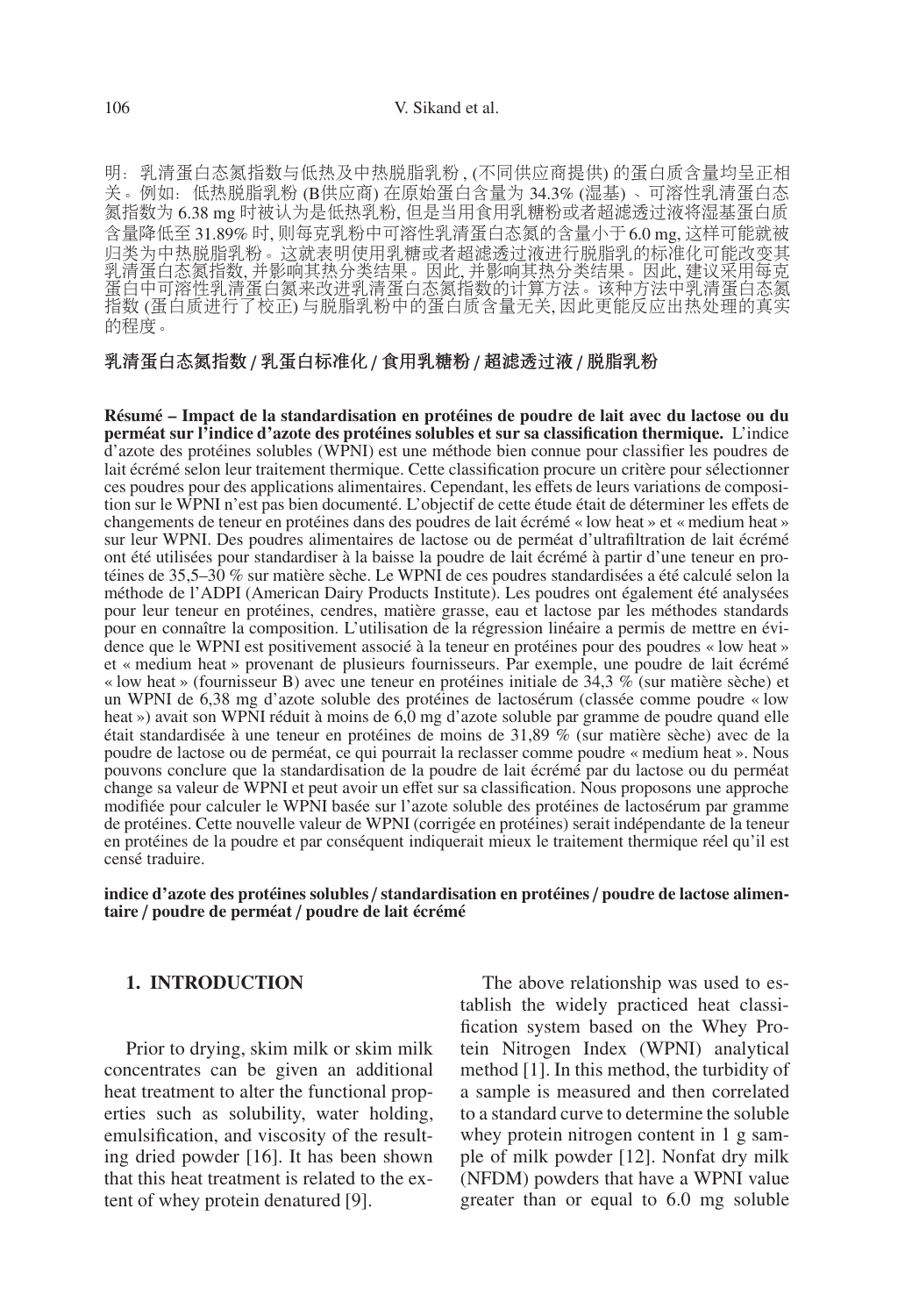whey protein nitrogen per g powder are defined as low heat, between 1.51–5.99 mg soluble whey protein nitrogen per g powder are defined as medium heat, and less than or equal to 1.51 mg soluble whey protein nitrogen per g powder are defined as high heat [1].

The heat classification system for milk powders has been used commercially over the years to provide general guidelines for various food applications. However, the value of the WPNI method has not been without criticism. It has been reported that the soluble whey protein nitrogen level can be influenced by natural variation in the concentration of the proteins in the raw milk and thus, has limited value as an index of heating history [5, 10, 14, 15, 19].

There is an interest in standardizing the protein content of milks destined for manufacture into skim milk powder (SMP) [11]. According to Codex Alimentarius 207 [2], the use of milk derived permeate or edible lactose can be used to standardize the protein content of milk powder or milk destined for manufacture into SMP to 34% protein on a solids-not-fat (SNF) basis. Recently, it has been reported that amendment to European Commission (EC) directive will allow for protein standardization of SMP with 34% content (SNF) in line with Codex Alimentarius [3]. For example, a SMP containing moisture content of 4%, 1.4% fat content and 32.6% protein (wet basis) translates into 34% protein content on a SNF basis. Fluid milk application studies on protein standardization of milk have focused to improve the yield for cheese making [6, 18], functional properties such as heat stability [17], and storage stability of UHT milk [7].

Despite the reported limitations of the WPNI method, it remains a tool widely utilized in commercial practice. In addition, expectations for consistent composition and functionality of all dairy ingredients drive interest in protein standardization. Further, little information is available to document the influence of protein standardization on heat classification of milk powders. Thus, the present study was conducted to determine the impact of downwards protein standardization of nonfat dry milk on its WPNI value and its subsequent heat classification.

#### **2. MATERIALS AND METHODS**

# **2.1. Materials**

Commercial samples of low heat and medium heat NFDM were obtained from three different manufacturers: A (low heat); B (low heat); and C (medium heat).

#### **2.2. Sample preparation**

Commercial edible lactose powder (ELP) and commercial permeate powder (PP) from skim milk ultrafiltration were obtained and used for downwards protein standardization of low heat and medium heat skim milk powder. While standardization below 34% protein on a SNF basis is not allowed by Codex Alimentarius 207, we studied such values to better confirm the observed trends of the effects of protein standardization of SMP. Figure 1 shows protein standardization was achieved by dry blending of predetermined quantity of ELP or PP to low heat NFDM to achieve target protein content. Protein standardized samples are presented according to the level of protein and type of standardization, for example, NFDM powder standardized with ELP standardized to 34% protein content was named MPSELP34.

#### **2.3. Methods**

#### *2.3.1. Whey protein nitrogen index (WPNI)*

Samples of low heat, medium heat and standardized SMP were analyzed for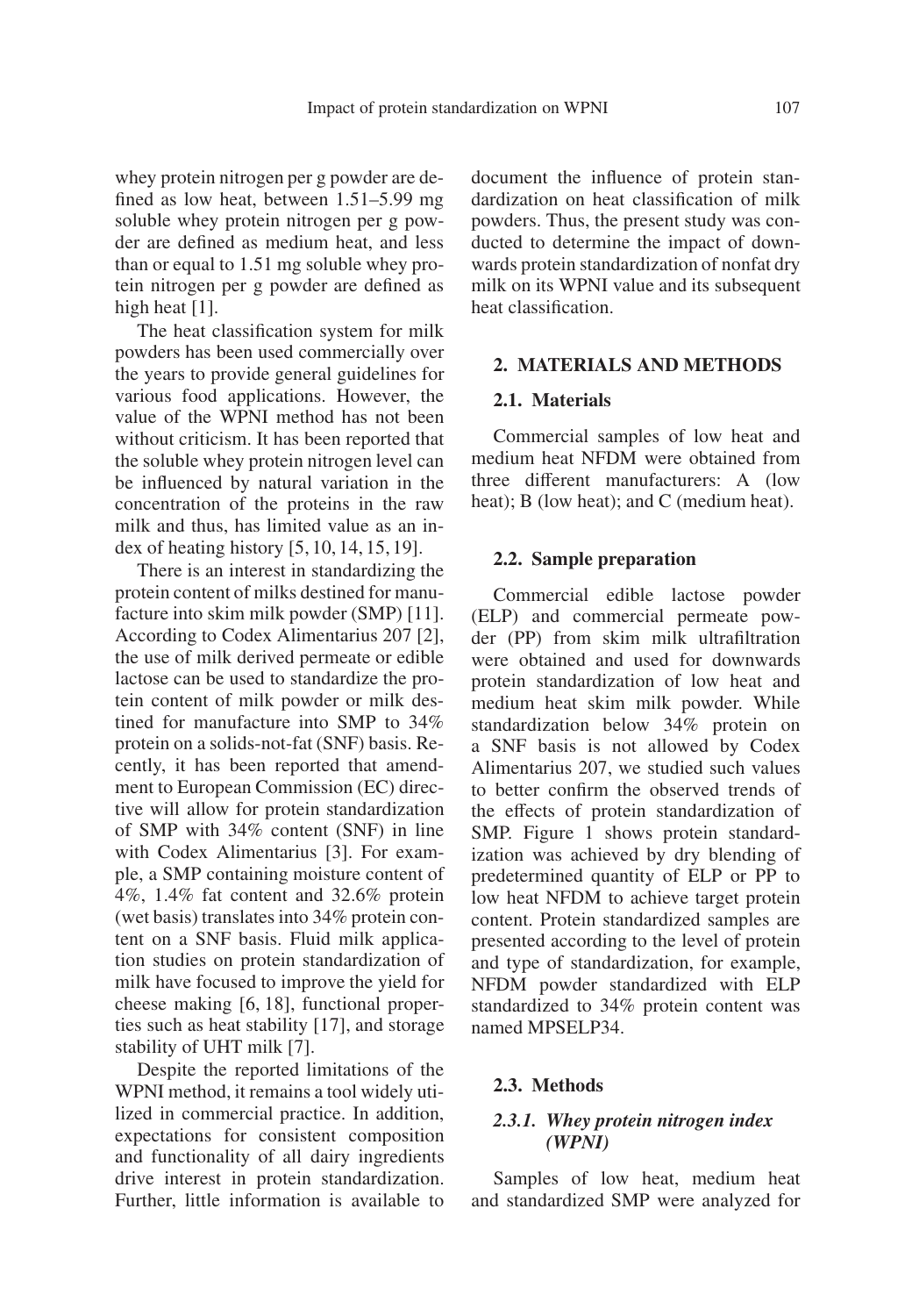

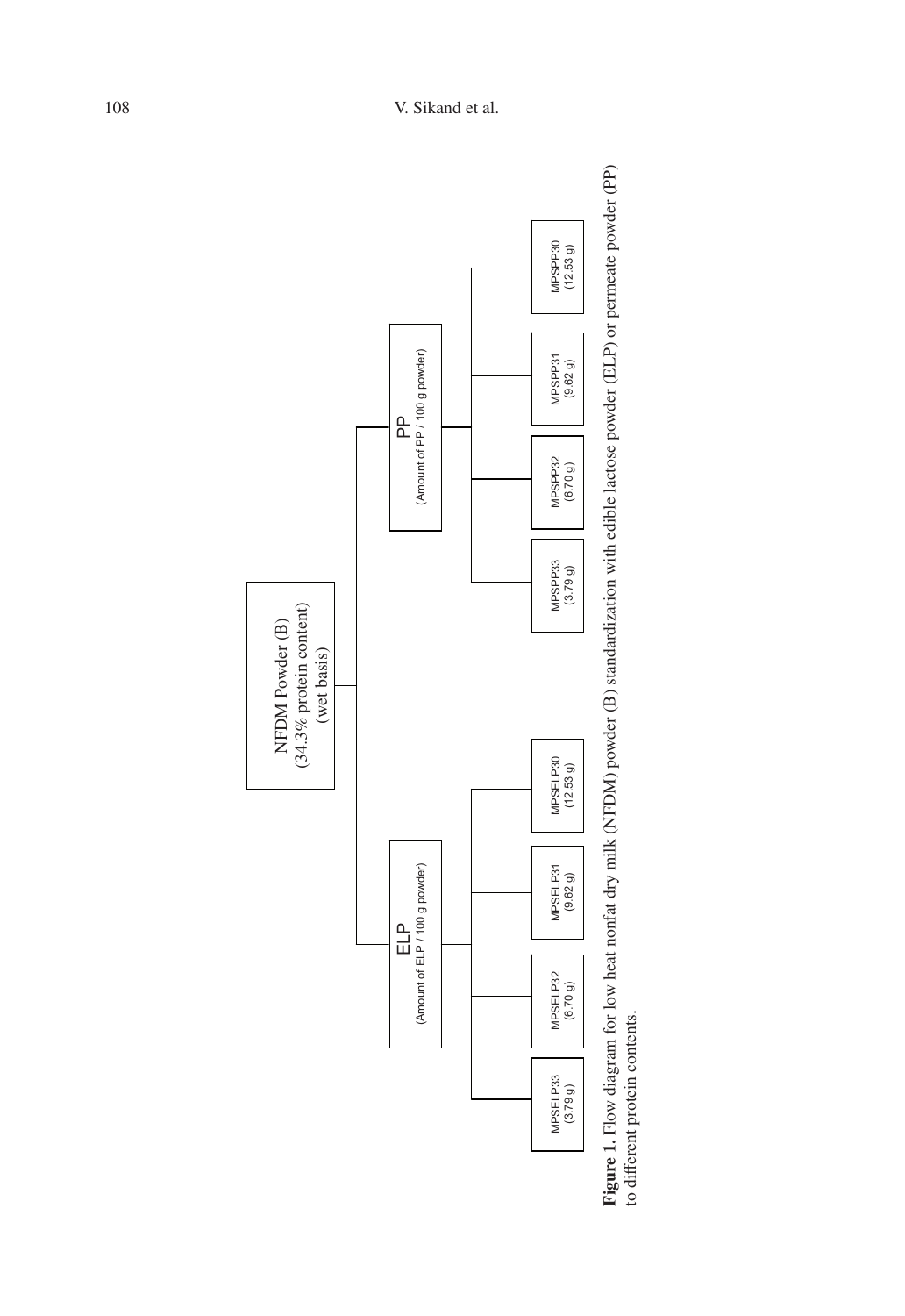WPNI by American Dairy Products Institute (ADPI) method [1]. ADPI has adopted the most commonly used WPNI method, which was originally developed by Harland and Ashworth [8] and further modified by Kuramoto et al. [12] and Leighton [13]. This turbidimetric method is based on removal of casein and denatured whey protein (DWPN) from undenatured whey protein (UWPN) by precipitation with saturated NaCl solution. Then, 2 drops of 10% HCl is added to a test tube containing 1 mL sample of filtrate and 10 mL of saturated NaCl solution. Then, the developed turbidity of the sample is measured at 420 nm and compared against a standard curve generated from analysis of "standard" milk powders of WPNI value obtained from ADPI low heat NFDM (WPNI of 7.32 mg N·g<sup>-1</sup>) and high heat NFDM (WPNI of 0.32 mg N·g<sup>-1</sup>) using the above method. It is assumed that developed turbidity corresponds to the amount of UWPN in the original milk powders. Hence, results are reported as mg soluble whey protein nitrogen per g of powder.

# *2.3.2. Composition analysis*

Samples of low heat and medium heat NFDM powder were analyzed for protein, ash, moisture, fat, and lactose content. Total nitrogen (TN) was determined in the low heat NFDM, medium heat NFDM, ELP, PP and standardized SMP samples by Kjeldahl method (AOAC, method number 991.20; 33.2.11) [4]. Ash was determined by ignition at 550  $°C$  in an electric muffle furnace (AOAC, method number 945.46; 33.2.10) [4]. Fat content was determined by Mojonnier method (AOAC, method number 989.05; 33.2.26) [4]. Free moisture was determined by direct forced air oven drying method (AOAC, method number 990.20; 33.2.44) [4]. Lactose content was determined in low heat NFDM, medium heat NFDM, and standardized SMP by difference.

#### *2.3.3. Statistical analyses*

Results were evaluated using a multiple linear regression in both Minitab Version 14.2 (Minitab, Inc., State College, PA, USA) and Data Desk Version 6.1 (Data Description, Inc., Ithaca, NY, USA) software. Possible predictors of WPNI that were included in the model were powder supplier (A, B, C), powder type (low heat, medium heat), standardization method (ELP, PP), and protein level (35.5– 30%).

#### **3. RESULTS AND DISCUSSION**

#### **3.1. Descriptive NFDM composition**

Crude protein analysis of three commercial NFDM low heat (A), low heat (B), and medium heat (C) along with ELP and PP are presented in Table I. The average crude protein content observed for low heat NFDM (A), low heat NFDM (B) and medium heat NFDM (C) was 35.1%, 34.3%, and 35.5% respectively, 0% for ELP and 2.40% for the PP. PP does not have true protein and hence, the 2.4% of crude protein value really reflects nonprotein nitrogen content of permeate. A detailed analysis of the three samples is discussed below.

#### *3.1.1. Low heat NFDM (A)*

Effect of protein standardization on composition of low heat NFDM (A) is summarized in Table II. Low heat NFDM (A) with 35.1% protein content on wet basis (36.3% on dry basis; 36.9% on SNF basis) was downward standardized to 34%, 33%, 32%, 31% and 30% protein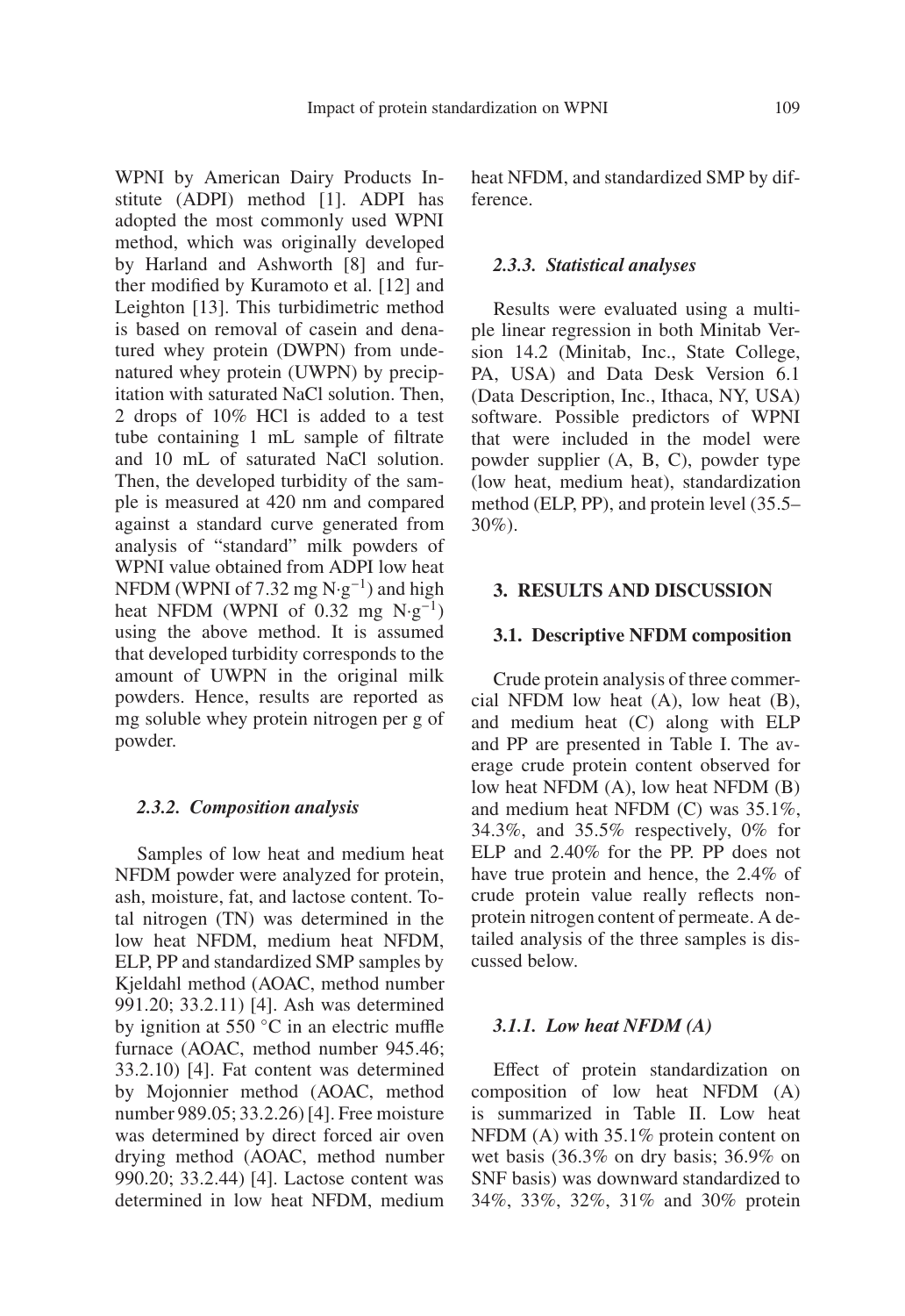| Ingredient            | Crude protein*         |                 |                 |  |  |  |
|-----------------------|------------------------|-----------------|-----------------|--|--|--|
|                       | Wet basis <sup>1</sup> | Dry basis $2$   | $SNF$ basis $3$ |  |  |  |
| Low heat $SMP(A)$     | $35.1 \pm 0.0$         | $36.32 \pm 0.0$ | $36.9 \pm 0.0$  |  |  |  |
| Low heat $SMP(B)$     | $34.3 \pm 0.2$         | $35.66 \pm 0.3$ | $35.97 \pm 0.3$ |  |  |  |
| Medium heat SMP (C)   | $35.5 \pm 0.1$         | $36.71 \pm 0.0$ | $37.05 \pm 0.1$ |  |  |  |
| Edible lactose powder | $0.00 \pm 0.0$         | $0.00 \pm 0.0$  | $0.00 \pm 0.0$  |  |  |  |
| Milk permeate powder  | $2.40 \pm 0.1$         | $2.50 \pm 0.1$  | $2.50 \pm 0.1$  |  |  |  |

**Table I.** Crude protein analysis (wet, dry, SNF basis) of the three commercial milk powders (nonstandardized), edible lactose powder and milk permeate powder.

 $n = 2$ .

 $*$  Crude protein = Total nitrogen  $*$  6.38.

 $1$  Wet basis = As is.

<sup>2</sup> Dry basis = 100 – % free moisture content.<br><sup>3</sup> SNF basis = 100 – % free moisture content – % fat content.

with ELP. The corresponding protein content on dry basis and SNF basis for low heat NFDM (A) is listed in Table II. WPNI values for the standardized samples were observed to decrease up to 15% with decrease in protein content from 35.1–30% protein. A decrease in WPNI values of ELP standardized samples indicates that ELP does contribute towards WPNI. Similarly, ash values for the standardized samples were observed to decrease up to 15% with decrease in protein content from 35.1–30% protein. The decrease of ash values is attributed to the observed low mineral content of the ELP. Moisture content for the ELP standardized samples was observed to decrease up to 17%, with decrease in protein and hence, results in decrease of protein to lactose ratio. Fat content for the ELP standardized samples were observed to decrease up to 37% because ELP has negligible fat contribution.

#### *3.1.2. Low heat NFDM (B)*

Effect of protein standardization on the composition of low heat NFDM (B) is summarized in Table III. Low heat NFDM (B) with 34.3% protein content on wet basis (35.7% on dry basis; 36% on SNF basis) was downward standardized to 33%, 32%, 31% and 30% protein with ELP or PP. The corresponding protein content on dry basis and SNF basis for downward standardized low heat NFDM (B) is listed in Table III.

WPNI values for the ELP standardized samples were observed to decrease up to 11% as protein was standardized downwards from 35.3–30%. A decrease in WPNI values of ELP standardized samples indicates that ELP does contribute towards WPNI. Similarly, ash values for the ELP standardized samples were observed to decrease up to 13%, with a decrease in protein content of the SMP. The decrease of ash values is attributed to the low mineral content of the ELP. Moisture content for the ELP standardized samples were observed to decrease up to 8%, with decrease in protein and hence, results in decrease of protein to lactose ratio. Fat content for the ELP standardized samples were observed to decrease up to 35% with decrease in protein content from 34.3–30% protein because ELP has negligible fat contribution.

WPNI values for the PP standardized samples were observed to decrease up to 12% as protein was standardized downwards from 34.3–30%. A decrease in WPNI values of PP standardized samples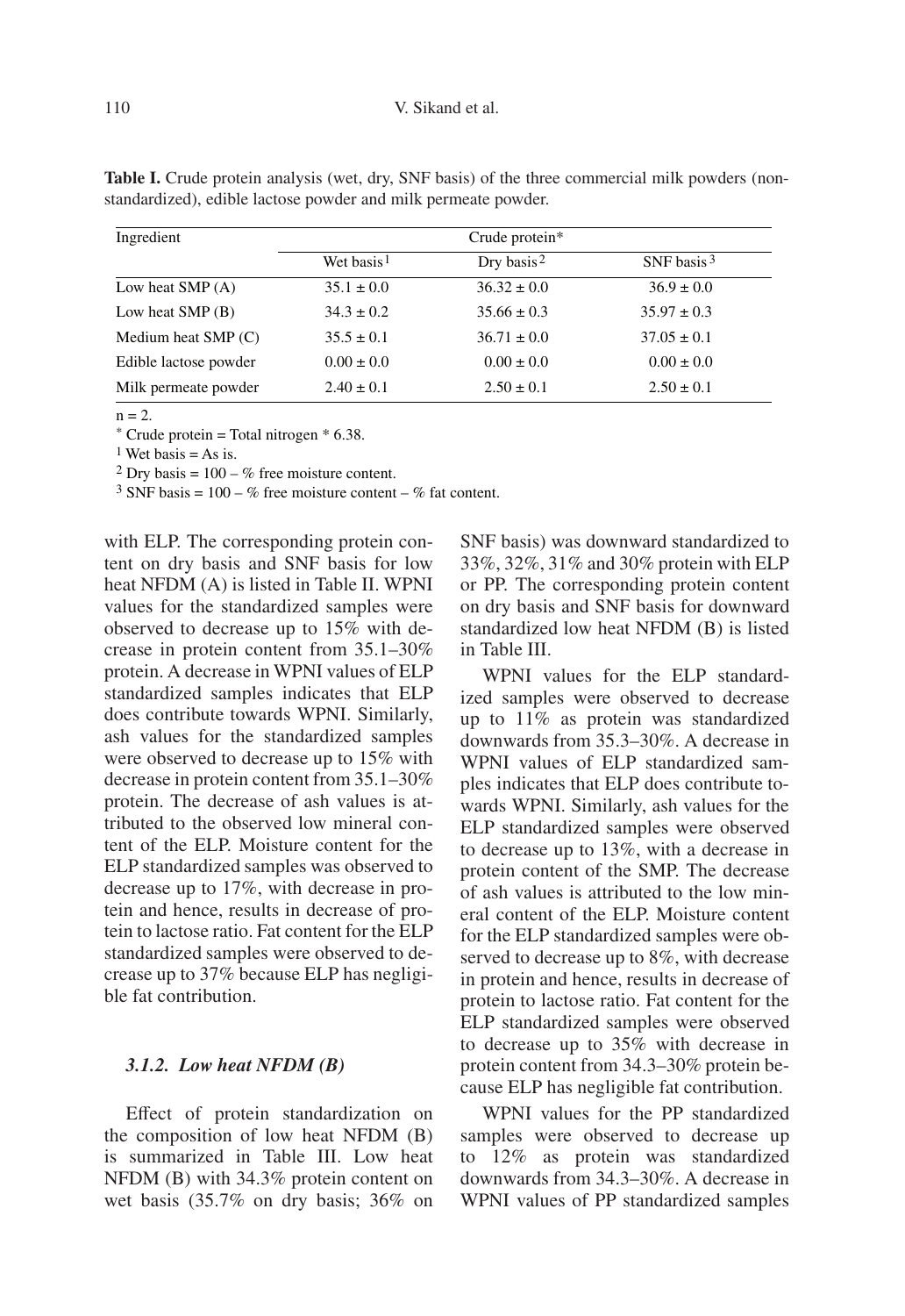| Sample<br>type | Target<br>protein | Protein<br>(dry matter)<br>$basis)^a$ | Protein<br><b>SNF</b><br>basis | <b>b</b> WPNI | <sup>b</sup> Ash                             | <sup>b</sup> Moisture                                       | <sup>b</sup> Fat | <sup>b</sup> Lactose* Protein/ | Lactose |
|----------------|-------------------|---------------------------------------|--------------------------------|---------------|----------------------------------------------|-------------------------------------------------------------|------------------|--------------------------------|---------|
| Control        | 35.1              | 36.3                                  | 36.9                           |               | $6.36 \pm 0.4$ $7.66 \pm 0.0$ $3.36 \pm 0.1$ |                                                             | $1.5 \pm 0.0$    | 52.4                           | 0.67    |
| MPSELP34       | 34.0              | 35.1                                  | 35.6                           |               |                                              | $6.04 \pm 0.9$ $7.52 \pm 0.1$ $3.04 \pm 0.1$ $1.45 \pm 0.0$ |                  | 54.0                           | 0.63    |
| MPSELP33       | 33.0              | 34.0                                  | 34.5                           |               | $5.84 \pm 0.2$ $7.27 \pm 0.0$ $2.93 \pm 0.0$ |                                                             | $137 + 01$       | 55.4                           | 0.60    |
| MPSELP32       | 32.0              | 33.0                                  | 334                            |               |                                              | $5.79 \pm 2.0$ $7.00 \pm 0.1$ $2.89 \pm 0.1$ $1.25 \pm 0.1$ |                  | 56.9                           | 0.56    |
| MPSELP31       | 31.0              | 31.9                                  | 32.3                           |               | $5.54 \pm 0.2$ 6.82 $\pm$ 0.0 2.88 $\pm$ 0.1 |                                                             | $1.11 \pm 0.0$   | 58.2                           | 0.53    |
| MPSELP30       | 30.0              | 30.9                                  | 31 2                           |               | $5.41 \pm 0.2$ 6.49 $\pm$ 0.0 2.79 $\pm$ 0.1 |                                                             | $0.95 + 0.1$     | 59.8                           | 0.50    |

**Table II.** Composition analysis (mean  $\pm$  SD) of low heat NFDM powder (A) standardized with edible lactose powder.

 $n = 2$ .<br>Results expressed in g/100 g of milk powder.

<sup>a</sup> Dry matter basis = 100 – % free moisture. b Results based on wet basis.

\* Calculated value (by difference).

MPSELP = Milk powder standardized with edible lactose powder.

**Table III.** Composition analysis (mean  $\pm$  SD) of low heat NFDM powder (B) standardized with edible lactose powder or permeate powder.

| Sample        | Target | Protein             | Protein | <b>b</b> WPNI                 | $b$ Ash                              | <sup>b</sup> Moisture         | <sup>b</sup> Fat | <sup>b</sup> Lactose* Protein/ |         |
|---------------|--------|---------------------|---------|-------------------------------|--------------------------------------|-------------------------------|------------------|--------------------------------|---------|
| type          |        | protein (dry matter | (SNF)   |                               |                                      |                               |                  |                                | Lactose |
|               |        | basis) <sup>a</sup> | basis)  |                               |                                      |                               |                  |                                |         |
| Control       | 34.3   | 35.7                | 36.0    |                               | $6.38 \pm 0.1$ $7.74 \pm 0.0$        | $3.81 \pm 0.3$                | $0.83 \pm 0.0$   | 53.4                           | 0.64    |
| MPSELP33 33.0 |        | 34.1                |         |                               | 34.3 $6.18 \pm 0.0$ $7.45 \pm 0.0$   | $3.18 \pm 0.1$                | $0.68 \pm 0.0$   | 55.7                           | 0.59    |
| MPSELP32 32.0 |        | 33.1                | 33.3    |                               | $6.03 \pm 0.0$ $7.23 \pm 0.0$        | $3.38 \pm 0.1$                | $0.63 \pm 0.1$   | 56.8                           | 0.56    |
| MPSELP31 31.0 |        | 32.2                | 32.3    | $5.89 \pm 0.1$ $7.10 \pm 0.1$ |                                      | $3.61 \pm 0.4$ $0.57 \pm 0.0$ |                  | 57.7                           | 0.54    |
| MPSELP30 30.0 |        | 31.1                |         |                               | $31.3$ $5.68 \pm 0.1$ $6.74 \pm 0.0$ | $3.50 \pm 0.0$                | $0.54 \pm 0.0$   | 59.2                           | 0.51    |
|               |        |                     |         |                               |                                      |                               |                  |                                |         |
| MPSPP33       | 33.0   | 34.3                | 34.5    |                               | $6.23 \pm 0.1$ $7.73 \pm 0.1$        | $3.66 \pm 0.3$                | $0.83 \pm 0.1$   | 54.8                           | 0.60    |
| MPSPP32       | 32.0   | 33.2                | 33.5    | $5.98 \pm 0.0$ $7.72 \pm 0.1$ |                                      | $3.70 \pm 0.2$                | $0.72 \pm 0.0$   | 55.9                           | 0.57    |
| MPSPP31       | 31.0   | 32.2                | 32.4    | $5.86 \pm 0.0$ $7.70 \pm 0.1$ |                                      | $3.68 \pm 0.1$                | $0.67 \pm 0.1$   | 57.0                           | 0.54    |
| MPSPP30       | 30.0   | 31.3                | 31.5    |                               | $5.60 \pm 0.1$ $7.70 \pm 0.1$        | $4.13 \pm 0.1$                | $0.60 \pm 0.1$   | 57.6                           | 0.52    |

 $n = 2$ .

Results expressed in g/100 g of milk powder.<br>a Dry matter basis =  $100 - %$  free moisture.

b Results based on wet basis.

\* Calculated value (by difference).

MPSELP = Milk powder standardized with edible lactose powder.

MPSPP = Milk powder standardized with permeate powder.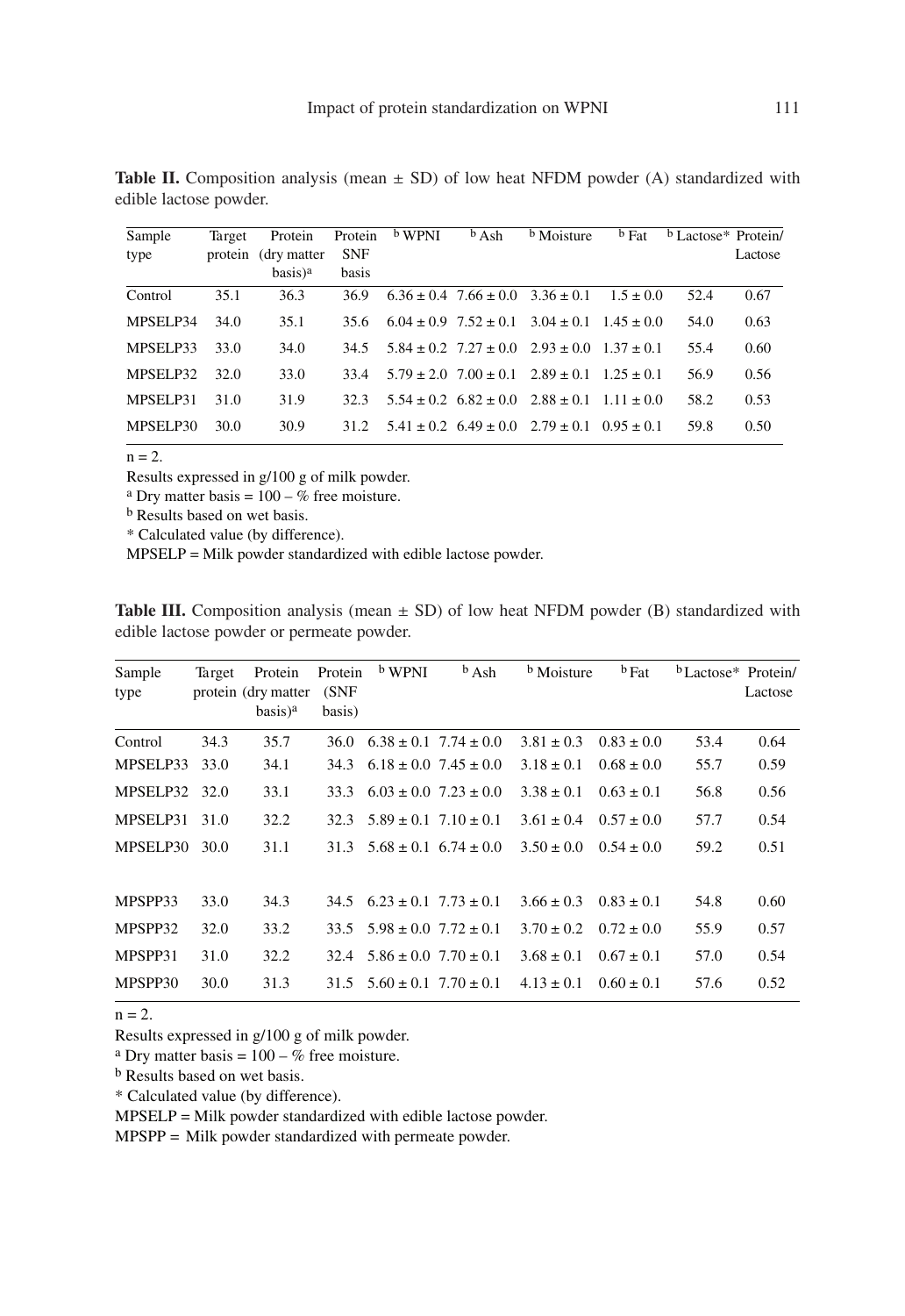indicates that PP does contribute towards WPNI. Similarly, mean values of ash for PP standardized NFDM decreased up to 0.3%. The very small changes in ash value are attributed to high mineral content of PP. Fat content for the PP standardized samples were observed to decrease up to 28% with decrease in protein content from 34.3–30% protein, as milk powder replaced with PP has fat content less than 0.1%. Moisture content for the PP standardized samples were observed to increase up to 8%, with decrease in protein and hence, results in a decrease of protein to lactose ratio.

#### *3.1.3. Medium heat NFDM (C)*

Effect of protein standardization on the composition of medium heat NFDM (C) is summarized in Table IV. Medium heat NFDM (C) with 35.5% protein content on wet basis (36.7% on dry basis; 37.0% on SNF basis) was downward standardized to 34%, 32% and 30% protein with ELP or PP. WPNI values for ELP standardized samples were observed to decrease up to 18% as protein was standardized downwards from 35.5–30%. A decrease in WPNI values of ELP standardized samples indicates that ELP does contribute towards WPNI. Similarly, ash values for the ELP standardized samples were observed to decrease up to 15%, with a decrease in protein content of the SMP. The decrease of ash values is attributed to the low mineral content of the ELP. Moisture content for the ELP standardized samples was observed to decrease up to 9%, with decrease in protein and hence, results in decrease of protein to lactose ratio. Fat content for the ELP standardized samples was observed to decrease up to 56% with decrease in protein content from 35.5–30% because ELP has negligible fat contribution.

WPNI values for PP standardized samples were observed to decrease up to 15%

as protein was standardized downwards from 35.5–30%. A decrease in WPNI values of PP standardized samples indicates that PP does contribute towards WPNI. Similarly, mean values of ash for PP standardized NFDM decreased up to 0.3%. The very small changes in ash value are attributed to high mineral content of PP. Fat content for the PP standardized samples was observed to decrease up to 25% with a decrease in the protein content from 35.5–30% protein as milk powder replaced with PP has fat content less than 0.1%. Moisture content for the PP standardized samples were observed to increase up to 11%, with decrease in protein and hence, results in decrease of protein to lactose ratio.

#### **3.2. Linear regression analysis**

Based on the results obtained from Tables II–IV, the relationship between protein level and WPNI was analyzed using two multiple linear regression models. Two models are necessary because low and medium heat samples were not available from all three suppliers. Each model was tested for different effects within the experiment. Model 1 tests for differences between low and medium heat powders from supplier C only. Model 2 uses all three suppliers for only low heat powder.

#### *3.2.1. Model 1*

Model 1 compares WPNI and protein level for both medium and low heat NFDM powders. Only samples from Supplier C were used because only Supplier C had both low heat and medium heat NFDM. The powders were standardized with either ELP or PP to adjust each sample to a specified target protein level between 30% and 34%. WPNI values for ELP standardized low heat milk powder were found to be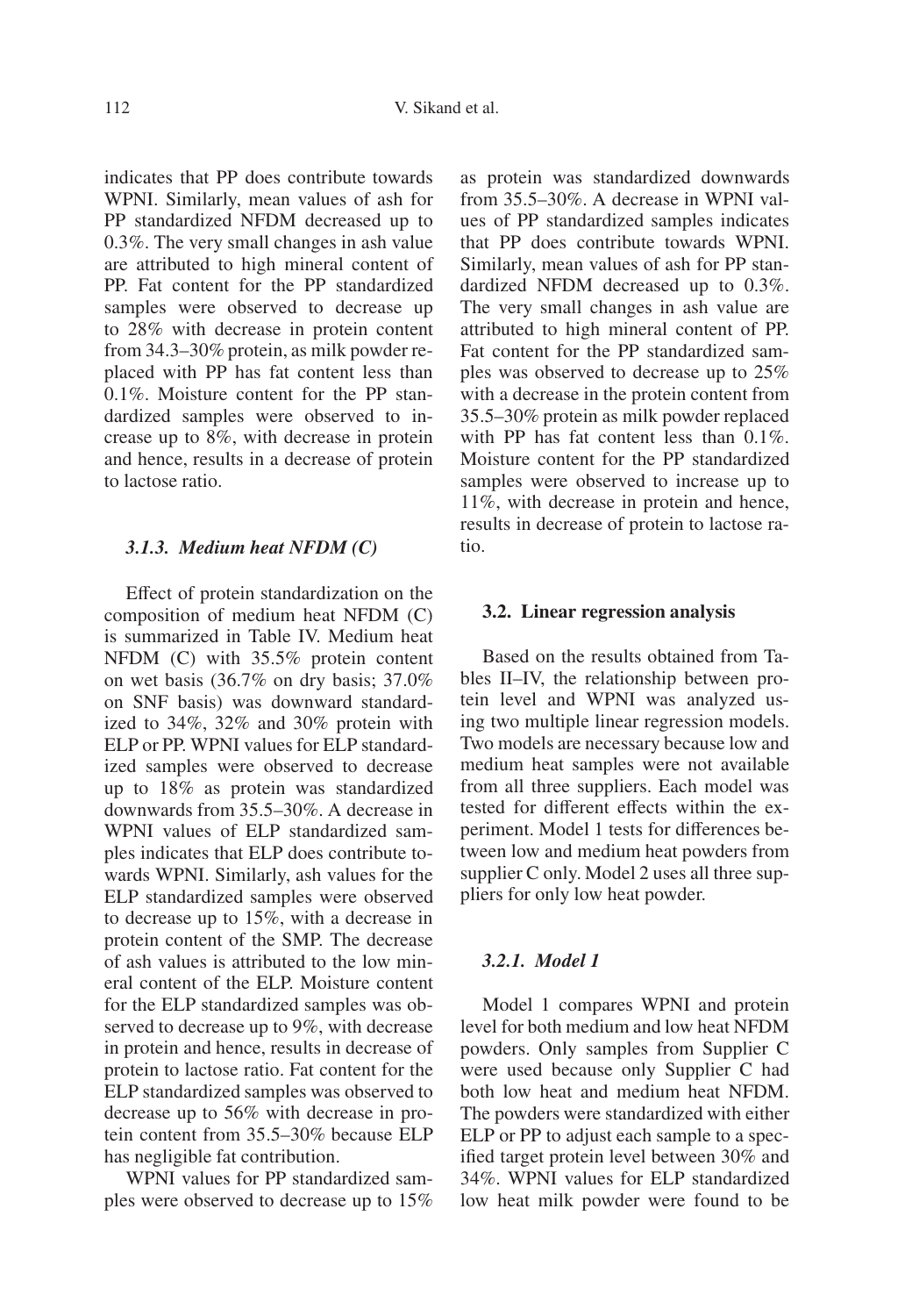| Sample<br>type | <sup>a</sup> Target | Protein<br>protein (dry matter)<br>basis) <sup>a</sup> | Protein<br>(SNF)<br>basis) | <b>b</b> WPNI | <sup>b</sup> Ash                             | <sup>b</sup> Moisture                                       | <sup>b</sup> Fat | <sup>b</sup> Lactose* Protein/ | Lactose |
|----------------|---------------------|--------------------------------------------------------|----------------------------|---------------|----------------------------------------------|-------------------------------------------------------------|------------------|--------------------------------|---------|
| Control        | 35.5                | 36.7                                                   | 37.0                       |               |                                              | $3.43 \pm 0.0$ $7.75 \pm 0.0$ $3.30 \pm 0.3$                | $0.88 \pm 0.1$   | 52.6                           | 0.68    |
| MPSELP34       | 34.0                | 35.1                                                   | 35.4                       |               |                                              | $3.11 \pm 0.1$ $7.47 \pm 0.0$ $3.25 \pm 0.3$ $0.67 \pm 0.1$ |                  | 54.6                           | 0.62    |
| MPSELP32       | 32.0                | 33.0                                                   | 33.2                       |               |                                              | $3.00 \pm 0.1$ $7.05 \pm 0.0$ $3.09 \pm 0.2$ $0.44 \pm 0.1$ |                  | 57.4                           | 0.56    |
| MPSELP30       | 30.0                | 30.9                                                   | 31.0                       |               |                                              | $2.80 \pm 0.2$ 6.61 $\pm 0.0$ 2.99 $\pm 0.3$ 0.39 $\pm 0.0$ |                  | 60.0                           | 0.50    |
| MPSPP34        | 34.0                | 35.2                                                   | 35.5                       |               | $3.32 \pm 0.1$ $7.80 \pm 0.0$ $3.40 \pm 0.1$ |                                                             | $0.84 \pm 0.1$   | 53.9                           | 0.63    |
| MPSPP32        | 32.0                | 33.2                                                   | 33.4                       |               |                                              | $3.16 \pm 0.3$ $7.76 \pm 0.0$ $3.57 \pm 0.1$                | $0.74 + 0.1$     | 55.9                           | 0.57    |
| MPSPP30        | 30.0                | 31.1                                                   | 31.4                       |               |                                              | $2.92 \pm 0.0$ $7.78 \pm 0.0$ $3.65 \pm 0.2$ $0.66 \pm 0.1$ |                  | 57.9                           | 0.52    |

**Table IV.** Composition analysis (mean  $\pm$  SD) of medium heat NFDM (C) standardized with edible lactose powder or permeate powder.

 $n = 2$ .

Results expressed in g/100 g of milk powder.<br>a Dry matter basis =  $100 - %$  free moisture.

b Results based on wet basis.

\* Calculated value (by difference).

MPSELP = Milk powder standardized with edible lactose powder.

MPSPP = Milk powder standardized with permeate powder.

 $6.38 \pm 0.2, 5.96 \pm 0.0, 5.61 \pm 0.1$  mg nitrogen per g powder for 34%, 32% and 30% protein respectively. WPNI values for PP standardized low heat milk powder were found to be  $6.39 \pm 0.2, 6.09 \pm 0.1$ , and  $5.74 \pm 0.1$  mg nitrogen per g powder for 34%, 32% and 30% protein respectively. WPNI value for control (unadjusted) low heat milk powder sample was found to be  $6.90 \pm 0.1$  mg nitrogen per g powder for 35.5% protein. Initially, the control samples were omitted from the analysis so that the interaction of standardization and protein level could be tested. Because the control samples did not share any target protein levels with the ELP and PP samples, this interaction cannot be tested with control samples in the data. After omitting the control samples, data from 24 standardized powder samples were analyzed in Model 1A. The purpose of this model was to estimate whether the different standardizations and powder types have differing relationships between protein level and WPNI. The equation for Model 1A is

 $E(WPNI) = \beta_0 + \beta_{Pro}(x_{Pro} - 32)$  $+ \beta_{Med} x_{Med} + \beta_{PP} x_{PP} + \beta_{Pro*Med} (x_{Pro} - 32)$ 

 $\times x_{Med} + \beta_{Pro*PP} \times (x_{Pro} - 32) x_{PP}$ 

 $+ \beta_{Med*PP} x_{Med} x_{PP} + \beta_{Pro*Med*PP} (x_{Pro} - 32)$  $\times$   $x_{Med}$ *x*<sub>PP</sub>

where  $E(WPNI)$  is mean WPNI,  $(x_{Pro}$  – 32) is the target protein level centered to a value of 32%, and  $x_{Med}$  and  $x_{PP}$  are indicator variables representing medium heat NFDM and standardization with permeate. The β terms represent the effects of these variables and their interactions on the WPNI level.

Model 1A explains 99.6% of the variation in the WPNI values of the samples. Initial tests showed no significant difference in mean WPNI between the lactose and permeate samples  $(p = 0.38)$ , so all terms involving standardization effects were removed to simplify the model, and the control samples were restored. We refer to this model as Model 1B, which has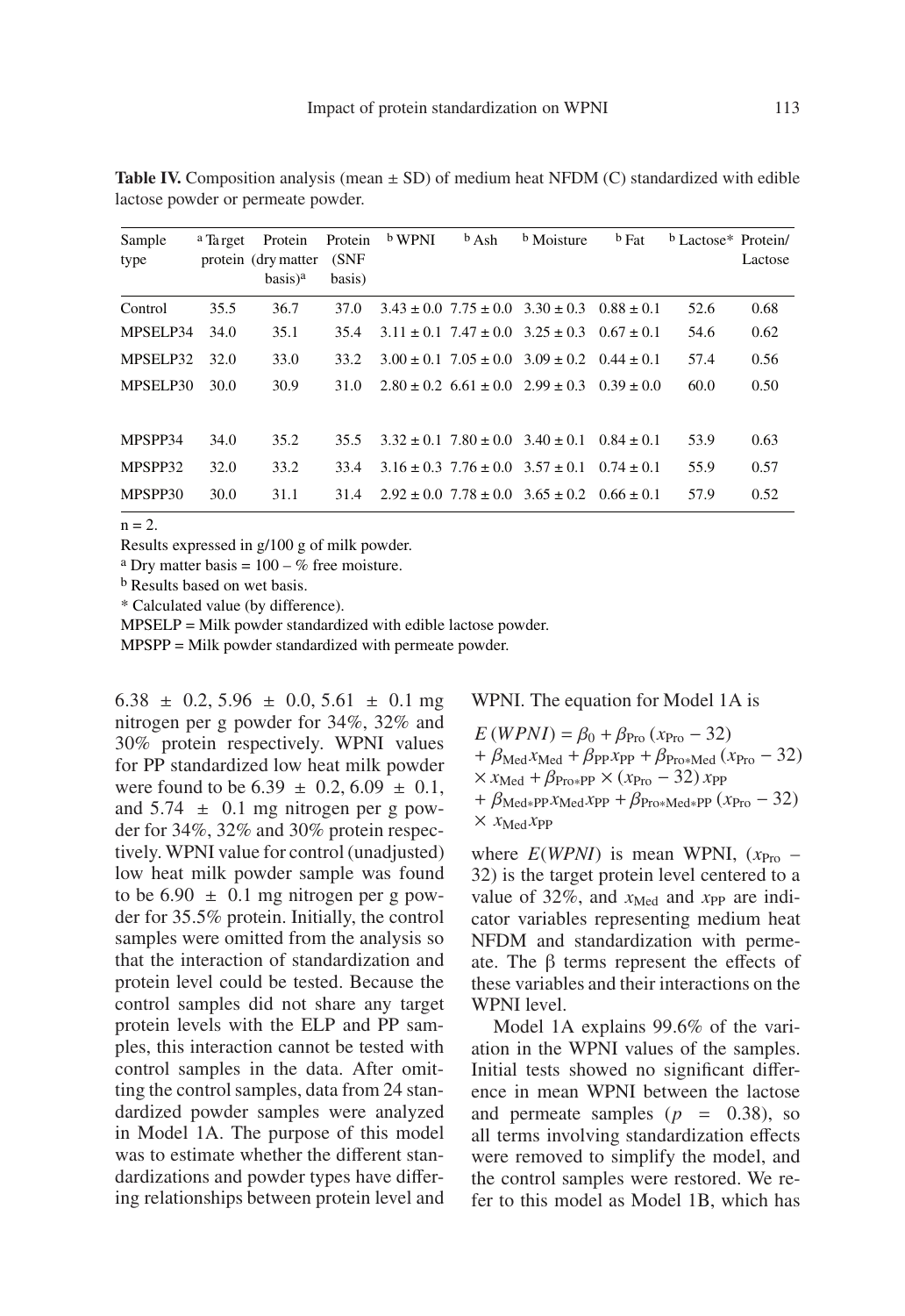

**Figure 2.** Effect of protein standardization on WPNI (mg of WPN·g−<sup>1</sup> of powder) of low heat or medium heat SMP.

equation

$$
E (WPNI) = \beta_0 + \beta_{Pro} (x_{Pro} - 32)
$$
  
+  $\beta_{Med} x_{Med} + \beta_{Pro*Med} (x_{Pro} - 32) x_{Med}.$ 

This model explains 99.5% of the variation in WPNI. After adjusting for protein level, mean WPNI of medium heat powder was significantly lower than that of low heat powder ( $p < 0.001$ ). At the median protein level of 32%, medium heat powder had an average WPNI that was 3.10 mg nitrogen per g of powder, lower than low heat powder. After adjusting for NFDM powder type, protein level was positively associated with WPNI ( $p < 0.001$ ). In addition, protein level had a greater effect on WPNI in low heat powder than in medium heat powder ( $p = 0.002$ ). These effects are described in greater detail below.

Model 1B produced two equations to describe the relationship between protein and WPNI. These equations are displayed along with the data in Figure 2. For low heat powder,

$$
E(WPNI) = 6.053 + 0.206(x_{\text{Pro}} - 32)
$$

where  $(x_{Pro} - 32)$  is the deviation in percentage points from 32% protein. Therefore, at 32% protein, the low heat powder is estimated to have a mean WPNI of 6.053 mg nitrogen per g powder. Each increase of one percentage point in protein is associated with an increase of 0.206 mg nitrogen per g powder in mean WPNI for low heat powder. With 95% confidence the change in WPNI per percent of protein is between 0.170 and 0.242 mg nitrogen per g powder.

For medium heat powder,

$$
E(WPNI) = 2.952 + 0.119(x_{Pro} - 32).
$$

Therefore, at 32% protein, medium heat powder is estimated to have a mean WPNI of 2.952 mg nitrogen per g powder. Each increase of 1 percentage point in protein is associated with an increase of 0.119 mg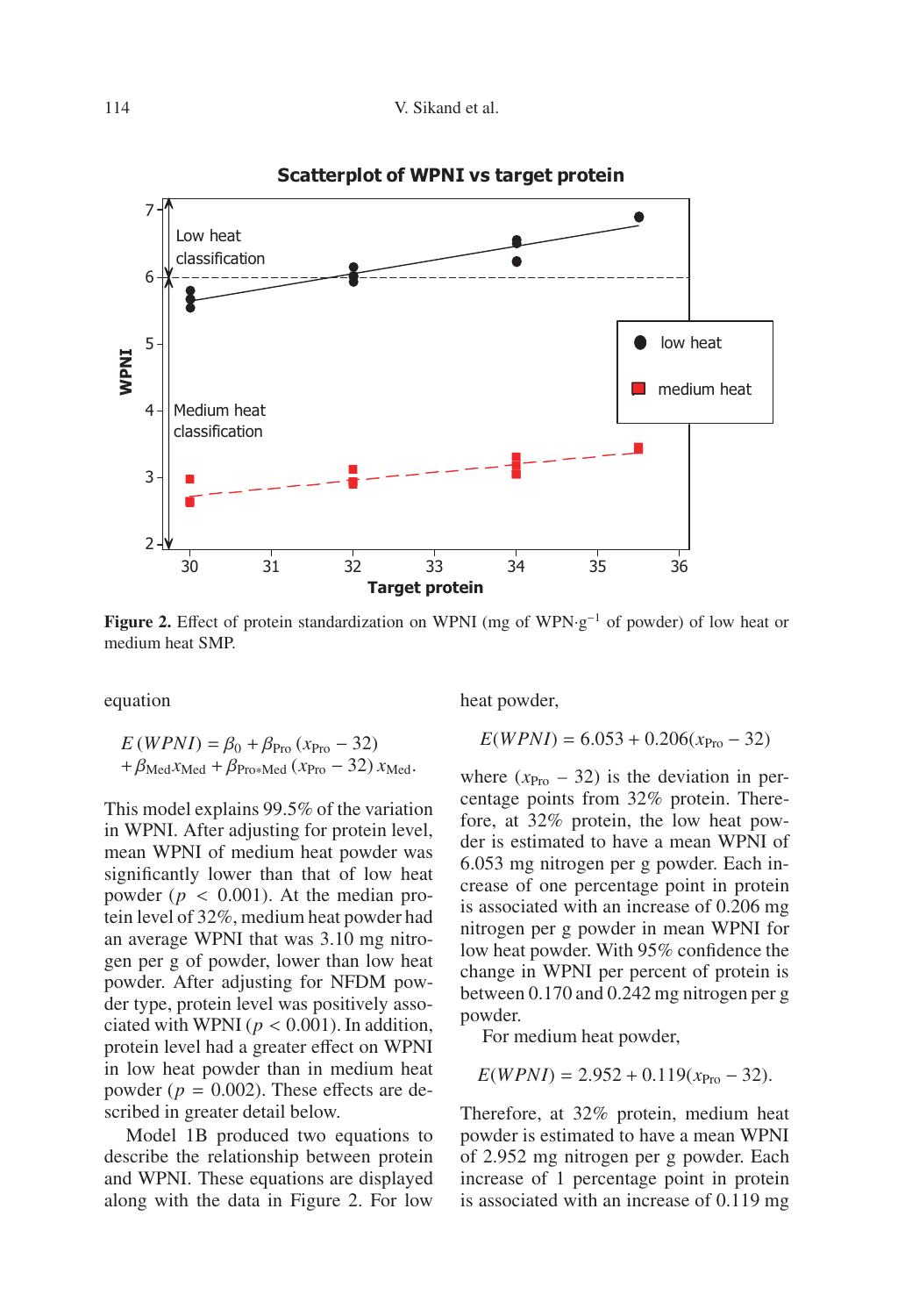nitrogen per g powder in mean WPNI for medium heat powder. With 95% confidence the change in WPNI per percent of protein is between 0.083 and 0.156 mg nitrogen per g powder, which is substantially lower than the effect of changing protein on low heat powders.

#### *3.2.2. Model 2*

Model 2 compares WPNI and protein for the low heat powders from suppliers A, B, and C. The purpose of Model 2 was to determine if the effect of protein on WPNI differed based on standardization or supplier. As in the earlier model, samples were standardized with either ELP or PP to target protein levels between 30% and 34%. As before, the control samples were initially omitted from the analysis to test for interaction effects. Data from 41 samples were used in this analysis, Model 2A, which has equation

 $E(WPNI) = \beta_0 + \beta_{Pro}(x_{Pro} - 32)$  $+ \beta_A x_A + \beta_B x_B + \beta_{Per} x_{PP} + \beta_{Pro*A} (x_{Pro} - 32)$  $\times x_A + \beta_{\text{Pro}*B} (x_{\text{Pro}} - 32) x_B + \beta_{\text{Pro}*PP}$  $\times$  ( $x_{\text{Pro}} - 32$ )  $x_{\text{PP}} + \beta_{\text{B*PP}} x_{\text{B}} x_{\text{PP}} + \beta_{\text{Pro*B*PP}}$  $\times$  ( $x_{\text{Prot}}$  – 32)  $x_{\text{B}}x_{\text{PP}}$ 

where  $E(WPNI)$ ,  $(x_{Pro} - 32)$ , and  $x_{PP}$  are defined as before while  $x_A$  and  $x_B$  are indicator variables for suppliers A and B.

Model 2A explains 89.4% of the variation in the WPNI values of the samples. The poorer fit is due to larger variation in the WPNI values from supplier A. Initial tests again showed no significant difference in mean WPNI between the lactose and permeate samples  $(p = 0.38)$ , so all terms involving standardization effects were removed from the model, and the control samples were restored. We refer to this model as Model 2B with equation

 $E(WPNI) = \beta_0 + \beta_{Pro}(x_{Pro} - 32) + \beta_A x_A$  $+ \beta_B x_B + \beta_{Pro*A} (x_{Prot} - 32) x_B + \beta_{Pro*B}$  $\times$  ( $x_{\text{Prot}}$  – 32)  $x_{\text{C}}$ .

Model 2B explains 87.9% of the variation in WPNI values. After adjusting for supplier, protein level was positively associated with WPNI ( $p \leq 0.001$ ). The effect of protein on WPNI did not differ significantly from one supplier to another  $(p = 0.24)$ . After adjusting for protein level, powder from supplier A had a mean WPNI significantly lower than either supplier B or C ( $p < 0.001$ ). This difference is not surprising given that each suppliers' thermal processing of milk evaporation, spray drying conditions (all of which can effect WPNI) are likely different. No significant difference was detected in the mean WPNI of powder from suppliers B and C ( $p = 0.26$ ).

After simplifying the model by dropping insignificant terms, the equations describing the relationship between protein and WPNI in low heat powders from our three suppliers are

Supplier A:  $E(WPNI) = 5.741 + 0.187$  $\times (x_{Pro} - 32)$ Supplier B:  $E (WPNI) = 6.021 + 0.187$  $\times (x_{\text{Pro}} - 32)$ Supplier C:  $E(WPNI) = 6.063 + 0.187$  $\times (x_{\text{Pro}} - 32).$ 

Regardless of supplier, each increase of one percentage point in protein is associated with an increase of 0.187 mg nitrogen per g powder in the mean WPNI. With 95% confidence the true change in WPNI per percent of protein is between 0.168 and 0.207 mg nitrogen per g of powder.

Figure 3 shows that some low heat powder samples had WPNI of less than 6.0 mg nitrogen per g powder, which would change the heat classification of the powder from low to medium heat. For supplier A, the change from low heat to medium heat classification is estimated to occur when protein is 33.39% on wet basis (34.6 on dry basis; 35.1 on SNF basis). These changes in classification are significant because they occur at protein values before the legal minimum of 34% protein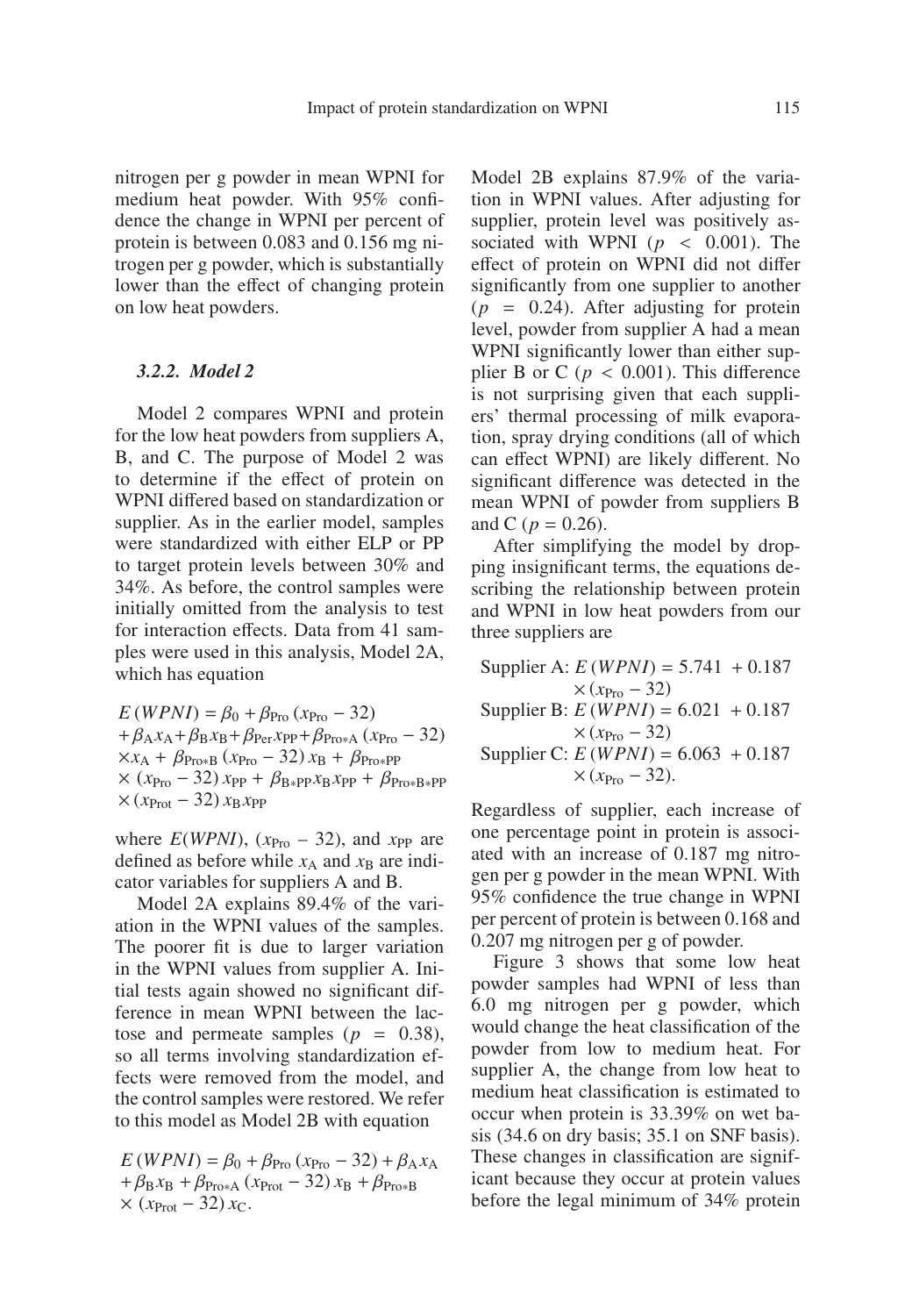on SNF basis. For suppliers B and C, the change from low heat to medium heat classification is estimated to occur when protein is 31.89% and 31.66% on wet basis (33.1 on dry basis, 33.3 on SNF basis and 32.7 on dry basis, 33 on SNF basis) respectively.

The results of the present study indicate that WPNI value of SMP is influenced by the protein level; however, protein has a larger effect on WPNI for low heat powders compared to medium heat powders. In some cases, this change in WPNI changes the actual heat classification (Fig. 2), suggesting that selection of milk powder based on traditional WPNI value (standard uncorrected) could be misleading under some situations of protein standardization.

# **3.3. Proposed modification of heat classification measure**

The turbidimetric method is the standard method for heat classification of milk powder. Since there is natural variation in the protein concentration of raw milk, any indicator of functionality of SMP turbidity should correct for the protein level. Further, in light of allowable downwards protein standardization and its effects reported here on traditional WPNI value, use of uncorrected WPNI may not be desirable. We propose a modified classification measure using mg of whey protein nitrogen per g of protein (WPNI<sub>pcorr</sub>).

Low heat NFDM is defined as having a WPNI of 6.0 mg soluble nitrogen per g powder or more. Dividing this value by a percent target protein level of 35.5 yields a WPNIpcorr of 16.9 mg soluble nitrogen per g protein. Medium heat NFDM is defined as having a WPNI between 1.5 and 6.0 mg soluble nitrogen per g powder. Dividing these values by the target protein percentage of 35.5 yields a WPNI<sub>pcorr</sub> between 4.2 and 16.9 mg soluble nitrogen per g protein. Therefore for a percent

protein content of 35.5, we define low heat NFDM as having a WPNI<sub>pcorr</sub> value greater than or equal to 16.9 mg nitrogen per g protein, and we define medium heat NFDM as having a WPNI<sub>pcorr</sub> value between 4.22 and 16.9 mg nitrogen per g protein. These cutoff values and additional values for other protein levels are shown in Tables V–VII.

To validate these proposed  $WPNI_{ncorr}$ levels for low and medium heat NFDM, a linear regression model was fit to the WPNIpcorr data for supplier C using the powder type, standardization, target percent protein level, and their interactions as predictors. As before the model (Model 3A) was initially fit without using the control samples in order to test the effect of standardization type and its interactions. Model 3A has the same equation as Model 1A, but with  $WPNI_{\text{pcorr}}$  as the response variable. This model explains 99.6% of the variation in WPNI<sub>pcorr</sub>. The analysis shows no significant effect of standardization on WPNI<sub>pcorr</sub> ( $p = 0.33$ ).

Removing all terms containing standardization type and restoring the control samples, we create Model 3B (Fig. 4). This model explains 99.5% of the variation in WPNI<sub>pcorr</sub>. This analysis shows that medium heat NFDM powder has a lower mean WPNI<sub>pcorr</sub> than low heat NFDM powder ( $p < 0.01$ ). However, there is no significant difference in mean  $WPNI_{\text{ncorr}}$ for different protein levels ( $p = 0.15$ ), and the effect of protein on WPNI<sub>pcorr</sub> does not differ significantly between low and medium heat powders ( $p = 0.66$ ).

After removing the insignificant terms containing protein level, Model 3C was used to estimate the  $WPNI_{\text{pcorr}}$  for both types of NFDM with 35.5% (supplier C) protein content. Mean WPNI<sub>pcorr</sub> of all low heat powder from supplier C is between 18.72 and 19.16 mg soluble nitrogen per g protein. Mean WPNI<sub>pcorr</sub> for all medium heat powder from supplier C is between 9.04 and 9.48 mg soluble nitrogen per g protein. Individual samples of low heat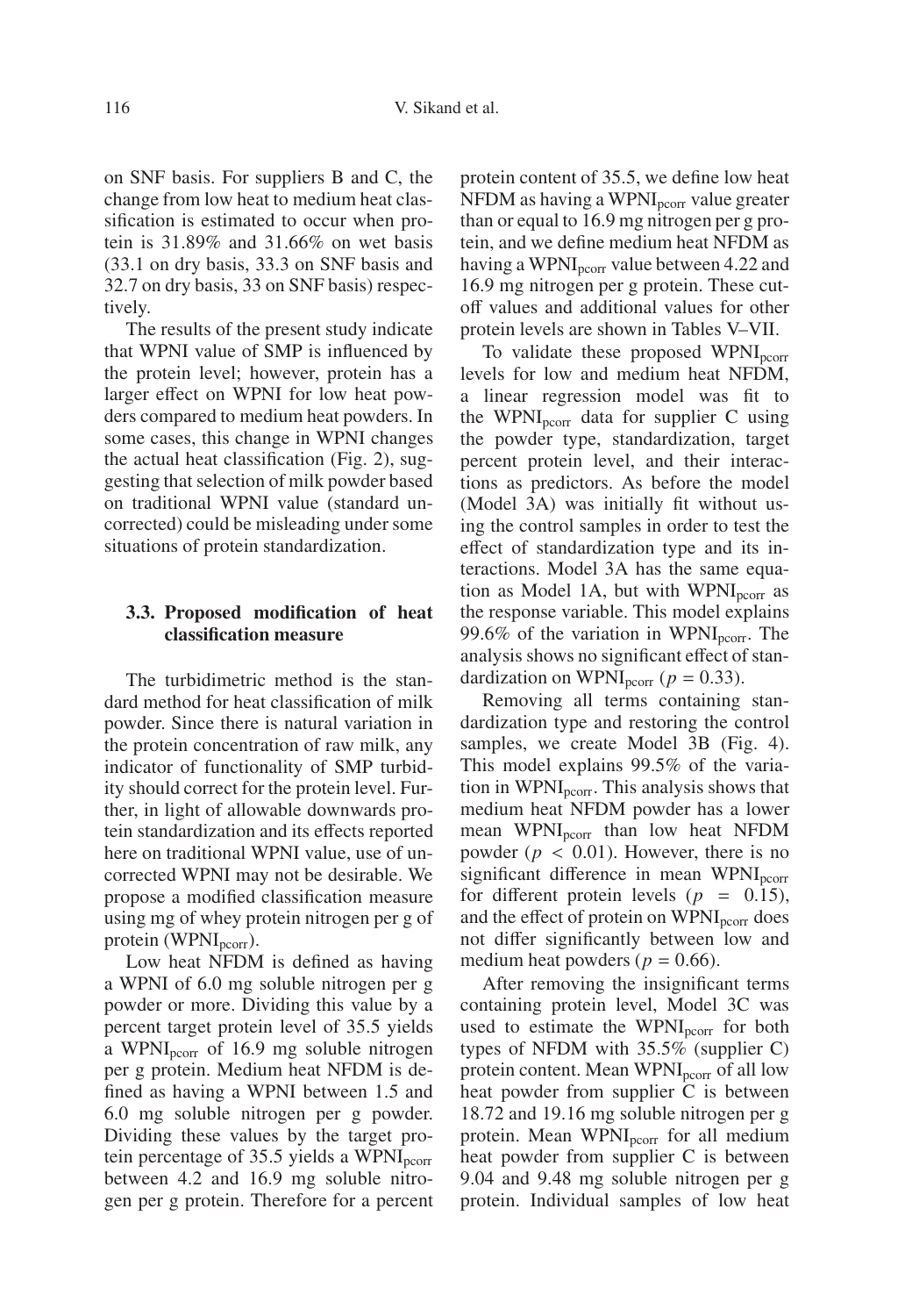

# **Scatterplot of WPNI vs target protein**

**Figure 3.** Effect of protein standardization on WPNI (mg of WPN·g−<sup>1</sup> of powder) of low heat SMP.

**Table V.** Effect of absolute protein content on heat classification of milk powder based on soluble whey protein nitrogen·g−<sup>1</sup> of protein.

|                | Traditional<br><b>WPNI</b>                 |                                             | Modified WPNI <sub>pcorr</sub>                                              |                                             |
|----------------|--------------------------------------------|---------------------------------------------|-----------------------------------------------------------------------------|---------------------------------------------|
| Heat           | <b>NFDM</b>                                | NFDM(A)                                     | NFDM(B)                                                                     | NFDM(C)                                     |
| classification | mg of soluble<br>$WPN \cdot g^{-1}$ powder | mg of soluble<br>$WPN \cdot g^{-1}$ protein | mg of soluble<br>$WPN \cdot g^{-1}$ protein                                 | mg of soluble<br>$WPN \cdot g^{-1}$ protein |
|                |                                            |                                             | $(Protein = 34.3 g \cdot 100 g^{-1})$ $(Protein = 35.1 g \cdot 100 g^{-1})$ | (Protein = 35.5 g·100 g <sup>-1</sup> )     |
| Low heat       | $\ge 6.0$                                  | >17.49                                      | $\geq 17.09$                                                                | $\geq 16.90$                                |
| Medium heat    | $1.5 - 6.0$                                | $4.37 - 17.49$                              | $4.27 - 17.09$                                                              | $4.22 - 16.90$                              |
| High heat      | $\leq 1.5$                                 | $\leq 4.37$                                 | $\leq 4.27$                                                                 | $\leq 4.22$                                 |

Protein is expressed g·100 g–1 of powder as 34.3 or 0.343; 35.1 or 0.351; and 35.5 or 0.355.

powder may vary from 18.08 to 19.79 mg soluble nitrogen per g protein, while individual samples of medium heat powder may vary from 8.40 to 10.11 mg soluble nitrogen per g protein. All estimates are made with 95% confidence. The model estimates of WPNI<sub>pcorr</sub> for individual samples of low and medium heat powders fit comfortably within the ranges proposed for 35.5% protein in Table V.

Any indicator of functionality of SMP needs to account for the protein level. For example, PP standardized low heat (B) SMP sample with a target of 32.0% protein content and a WPNI value of 5.98 mg soluble nitrogen per g powder would be a medium heat milk powder (Tab. VII) as per current nonfat dry milk heat classification (WPNI uncorrected). However, if WPNI values are expressed as mg soluble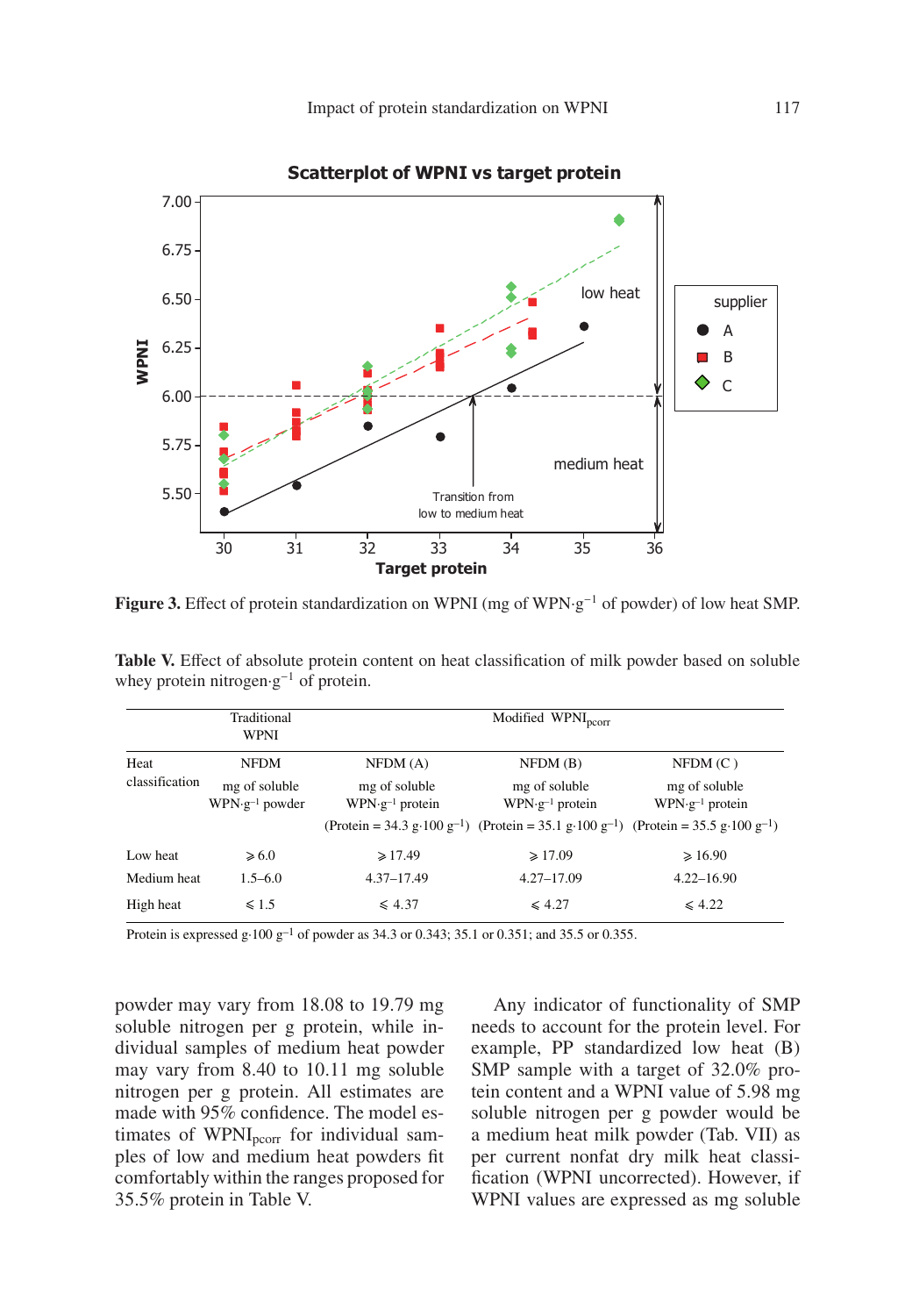| Sample<br>type | Target<br>protein | <b>WPNI</b><br>(traditional) | Powder classification<br>based on<br>$WPNI·g-1 power$ | WPNI Modified<br>$WPN \cdot g^{-1}$ protein<br>$(WPNI_{pcorr})$ | Powder classification<br>based on<br>$WPNI·g-1$ protein |
|----------------|-------------------|------------------------------|-------------------------------------------------------|-----------------------------------------------------------------|---------------------------------------------------------|
| Control        | 35.1              | 6.36                         | Low                                                   | 18.11                                                           | Low                                                     |
| MPSELP34       | 34.0              | 6.04                         | Low                                                   | 17.76                                                           | Low                                                     |
| MPSELP33       | 33.0              | 5.84                         | Medium                                                | 17.69                                                           | Low                                                     |
| MPSELP32       | 32.0              | 5.79                         | Medium                                                | 18.09                                                           | Low                                                     |
| MPSELP31       | 31.0              | 5.54                         | Medium                                                | 17.87                                                           | Low                                                     |
| MPSELP30       | 30.0              | 5.41                         | Medium                                                | 18.03                                                           | Low                                                     |

**Table VI.** Changes on heat classification of low heat SMP (A) due to protein standardization and method of expression of WPNI.

MPSELP = Milk powder standardized with edible lactose powder.

 $WPNI_{\text{ncorr}}$  = Protein corrected WPNI.

**Table VII.** Changes on heat classification of low heat SMP (B) due to protein standardization and method of expression of WPNI.

| Sample<br>type | Target<br>protein | WPNI | Traditional Powder classification<br>based on<br>WPNI-g <sup>-1</sup> powder | $WPN \cdot g^{-1}$ protein<br>$(WPNI_{pcorr})$ | Powder classification<br>based on<br>$WPNI·g-1 protein$ |
|----------------|-------------------|------|------------------------------------------------------------------------------|------------------------------------------------|---------------------------------------------------------|
| Control        | 34.3              | 6.38 | Low (control)                                                                | 18.60                                          | Low                                                     |
| MPSELP33       | 33.0              | 6.18 | Low                                                                          | 18.72                                          | Low                                                     |
| MPSELP32       | 32.0              | 6.03 | Low                                                                          | 18.84                                          | Low                                                     |
| MPSELP31       | 31.0              | 5.89 | Medium                                                                       | 19.00                                          | Low                                                     |
| MPSELP30       | 30.0              | 5.68 | Medium                                                                       | 18.93                                          | Low                                                     |
| MPSPP33        | 33.0              | 6.23 | Low                                                                          | 18.87                                          | Low                                                     |
| MPSPP32        | 32.0              | 5.98 | Medium                                                                       | 18.68                                          | Low                                                     |
| MPSPP31        | 31.0              | 5.86 | Medium                                                                       | 18.90                                          | Low                                                     |
| MPSPP30        | 30.0              | 5.60 | Medium                                                                       | 18.66                                          | Low                                                     |

MPSELP = Milk powder standardized with edible lactose powder.

MPSPP = Milk powder standardized with permeate powder.

 $WPNI_{\text{pcorr}} = \text{Protein corrected WPNI}.$ 

nitrogen per g protein (WPNI<sub>pcorr</sub>), then the WPNI value of 5.98 mg soluble nitrogen per g powder at 32% protein has a WPNIpcorr value of 18.68 mg soluble nitrogen per g protein and would still be classified as low heat powder. In other words, this modification in WPNI use is to prevent misclassification of low heat powder to a medium heat powder due to protein content.

Further, medium heat or high heat powder classification will be promptly achieved more often when standardizing downwards protein content. For example,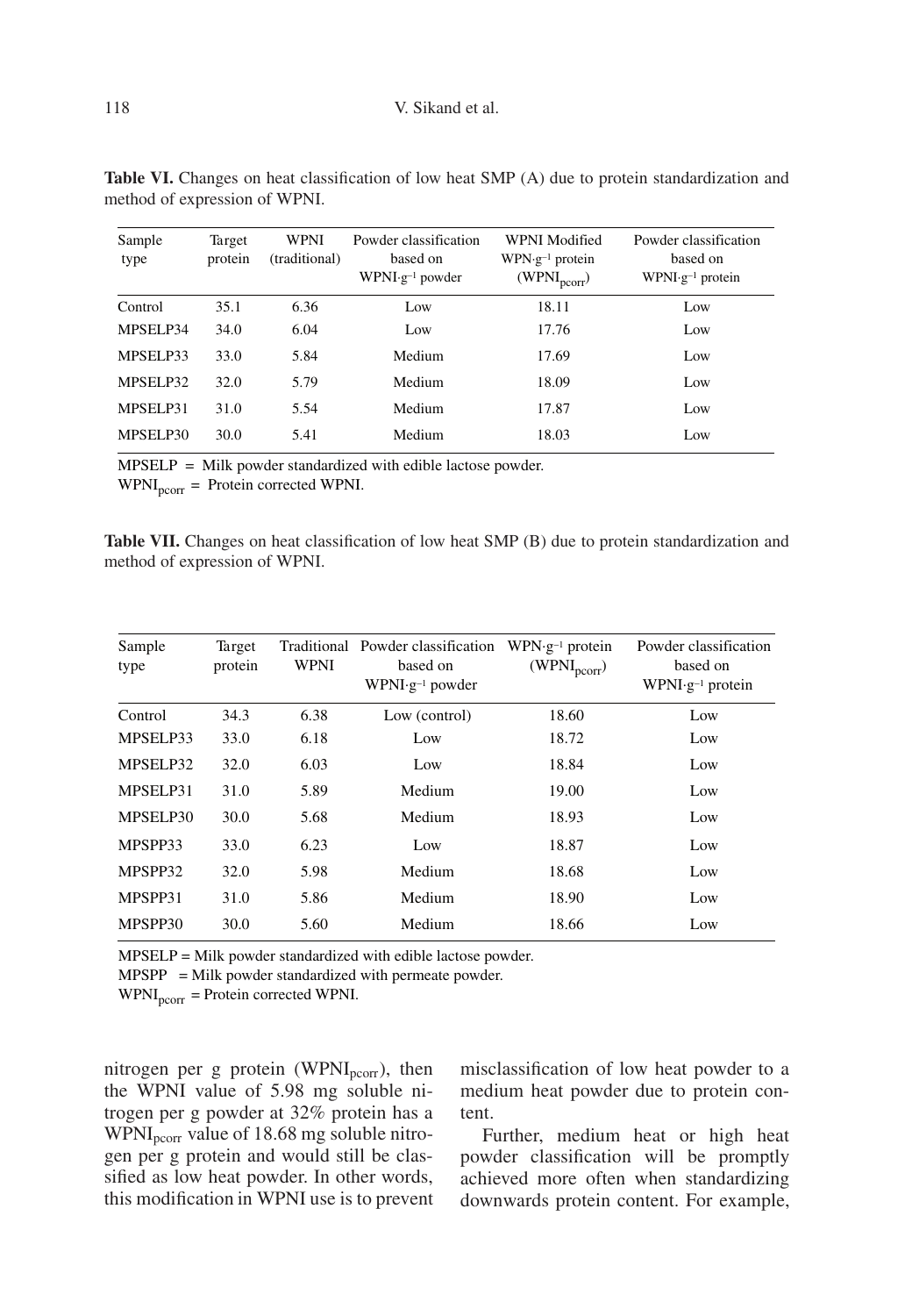

**Figure 4.** Effect of protein standardization on WPNI (mg of WPN·g−<sup>1</sup> of protein) of low heat and medium heat SMP.

low heat milk powder with a WPNI value greater than or equal to 6.0 mg nitrogen per g powder, but close to medium heat classification value less than or equal to 5.9 mg nitrogen per g powder can achieve medium heat classification upon its protein standardization as WPNI is positively related to protein level. Similarly, a medium heat milk powder with a WPNI value closer to 1.5 mg of nitrogen per g powder can achieve high heat classification upon its protein standardization.

#### **4. CONCLUSIONS**

We have demonstrated that a powder with higher protein content will inherently have a greater chance of having a higher traditional WPNI value (uncorrected for protein) at equal heat treatment than a powder with lower protein content. Conversely, achieving a medium-heat classification or higher heat classification for a high protein powder can be more difficult. Specifying a WPNI value for milk powder purchases or broad heat classification without a consistent protein level may not necessarily provide the assurance in consistent performance. Re-expression of WPNI per g protein prevents erroneous heat classification due to protein content variation. This proposed modified WPNI (protein corrected) would enhance the value of this method as a means to select milk powders for their use in food applications. In light of readily available protein testing today, reexpression of WPNI to account for the potential protein content impact in heat classification may be justified. The present study suggests milk with higher protein content will have higher WPNI when everything else is same. However, we also note that WPNI was different between suppliers' at equal protein content in milk powders. Further study will be needed to explain the effects of plant processing conditions on SMP heat classification.

**Acknowledgements:** Authors acknowledge Dairy Management Inc., US Dairy Export Council and California Dairy Research Foundation for their financial support and the commercial dairy ingredient manufacturers for providing milk powder, lactose and permeate samples for this study.